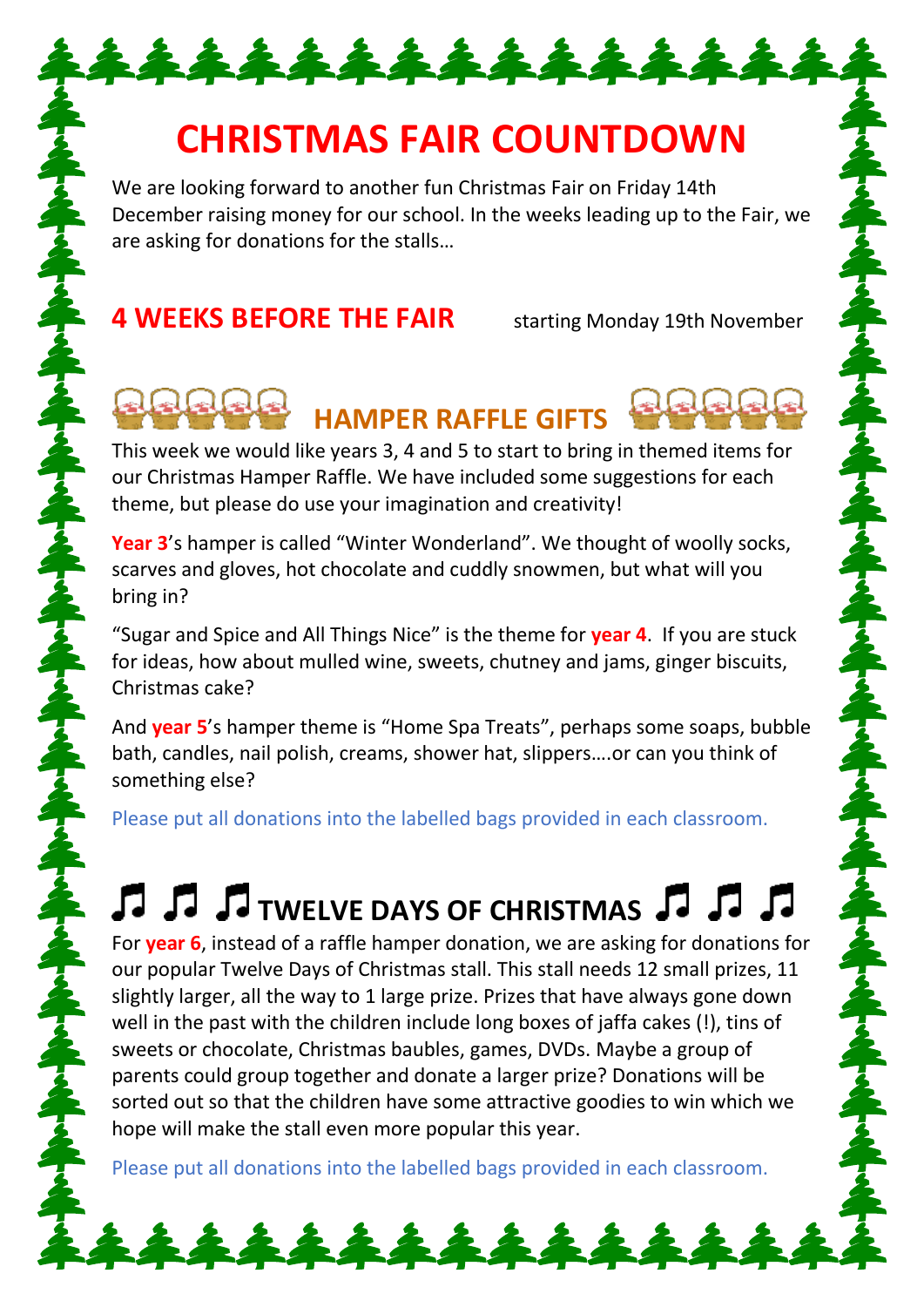#### **3 WEEKS BEFORE THE FAIR** starting Monday 26th November

**<sup><b>诊诊诊断 SECRET SANTA PRESENTS** 学学学学</sup>

\*\*\*\*\*\*\*\*\*\*\*\*\*\*\*\*

We are looking for items that the children can purchase and wrap as surprise presents for mums, dads, siblings and friends. Please put all donations into the labelled bags provided in each classroom.

#### **2 WEEKS BEFORE THE FAIR** starting Monday 3rd December

## **EXAMPLE SECRET STOCKINGS**

We are collecting socks filled with items such as small toys, stationery items or sweets, which can be sold for £1, so the children can have fun at our secret stocking stall. No stink bombs please! Please put all donations into the labelled bags provided in each classroom.

#### **1 WEEK BEFORE THE FAIR** starting Monday 10th December

### **SWEET AND CHOCOLATE TOMBOLA**

This week we are collecting sweets and chocolate for our very popular sweet tombola. Please put all donations into the labelled bags provided in each classroom.

#### **THE WEEK OF THE FAIR**

Thursday 13th December Mufti Day. Our children can come into school in their own clothes and in exchange we ask for donations of bottles for our very popular bottle tombola. All donations will be collected at the school gates as the children enter in the morning.

Morning of Friday 14th December. We would be grateful for donations of cakes for the café at the Christmas Fair. Cakes can be taken to Reception at morning drop-off.

#### **CHRISTMAS FAIR**

#### **FRIDAY 14th DECEMBER 3:30pm IN THE SCHOOL HALL**

Many thanks from WFJS PTA for all your support and contributions to what we hope will be a fun Christmas Fair for the children and their parents as well as raising funds to support our school. We look forward to seeing you all there.

Please remember that all donations should be nut-free.

\*\*\*\*\*\*\*\*\*\*\*